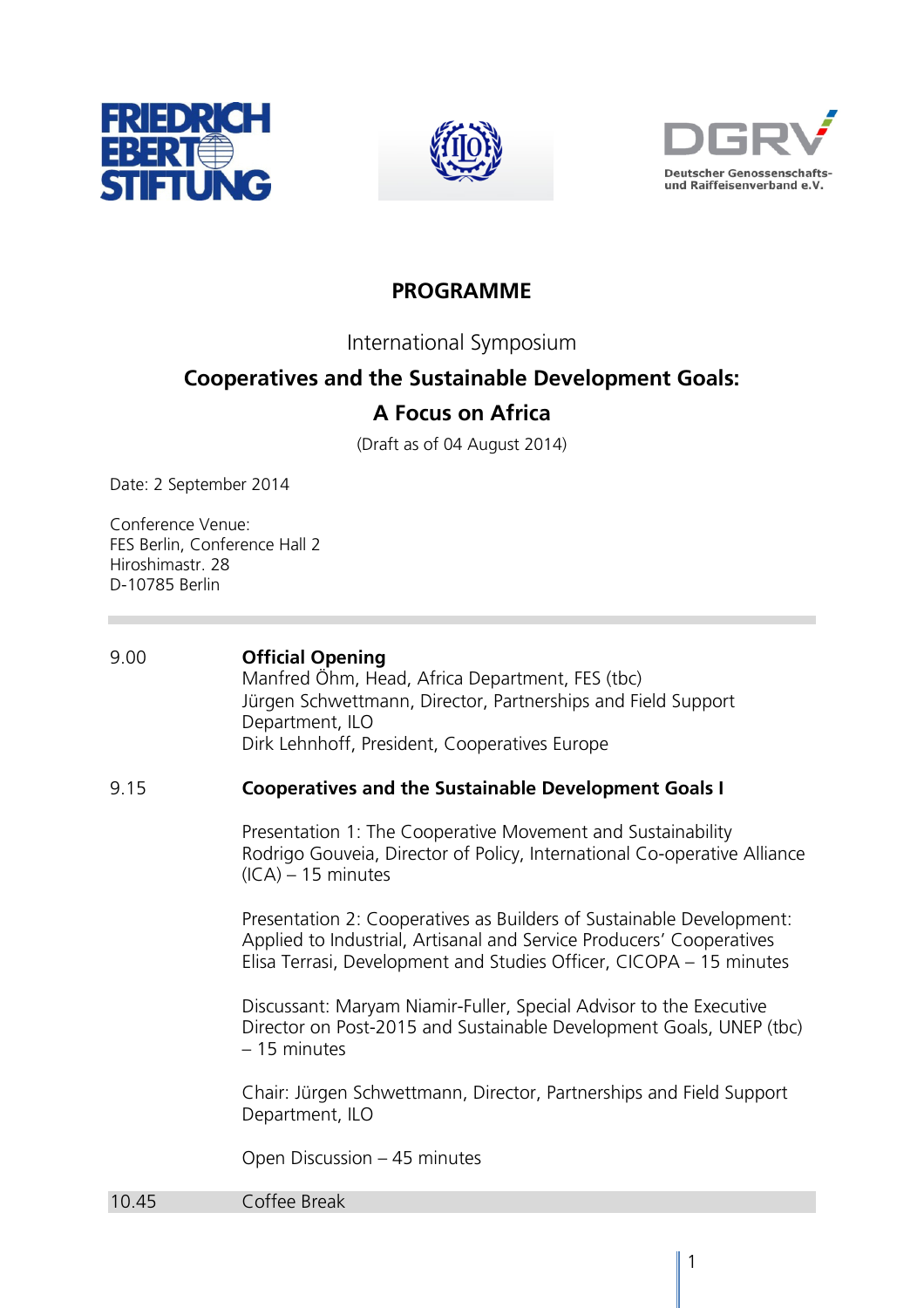| 11.15 | <b>Cooperatives and the Sustainable Development Goals II</b>                                                                                                                             |
|-------|------------------------------------------------------------------------------------------------------------------------------------------------------------------------------------------|
|       | Presentation 1: Cooperatives and the Sustainable Development Goals<br>Prof. Fredrick Wanyama, Maseno University Kenya - 20 minutes                                                       |
|       | Presentation 2: Survey on Cooperatives and the SDGs<br>Simel Esim, Head, Cooperatives Unit, ILO - 10 minutes                                                                             |
|       | Discussant: Prof. Dr. Markus Hanisch, Humboldt University of Berlin,<br>Division of Cooperative Sciences - 15 minutes                                                                    |
|       | Chair: Ghislaine Saizonou-Broohm, Equality and Social Protection<br>Coordinator, ITUC Africa                                                                                             |
|       | Open Discussion - 45 minutes                                                                                                                                                             |
| 12.45 | Lunch Break                                                                                                                                                                              |
| 13.45 | <b>New Cooperative Movements in Africa</b>                                                                                                                                               |
|       | Presentation 1: Overview: New Coop Development in Africa<br>Dr. Shane Godfrey, Senior Researcher at the Institute of Development<br>and Labour Law, University of Cape Town - 10 minutes |
|       | Presentation 2: Successes and Challenges of Cooperatives in Africa<br>Jürgen Schwettmann, Director, Partnerships and Field Support<br>Department, ILO - 15 minutes                       |
|       | Discussant: Dr. Sifa Chiyoge, Regional Director, ICA Africa - 15 minutes                                                                                                                 |
|       | Chair: Heiner Naumann, Resident Representative, FES Namibia                                                                                                                              |
|       | Open Discussion - 55 minutes                                                                                                                                                             |
| 15.30 | <b>New Cooperative Movements in the Global North</b>                                                                                                                                     |
|       | Presentation: The Case of Energy Coops in Germany<br>Dr. Julia Veßhoff or Andreas Wieg, DGRV - 20 minutes                                                                                |
|       | Presentation: Dirk Lehnhoff, President, Cooperatives Europe – 15<br>minutes                                                                                                              |
|       | Chair: Prof. Dr. Markus Hanisch, Humboldt University of Berlin, Division<br>of Cooperative Sciences                                                                                      |
|       | Open Discussion - 25 minutes                                                                                                                                                             |
| 16.30 | Coffee Break                                                                                                                                                                             |